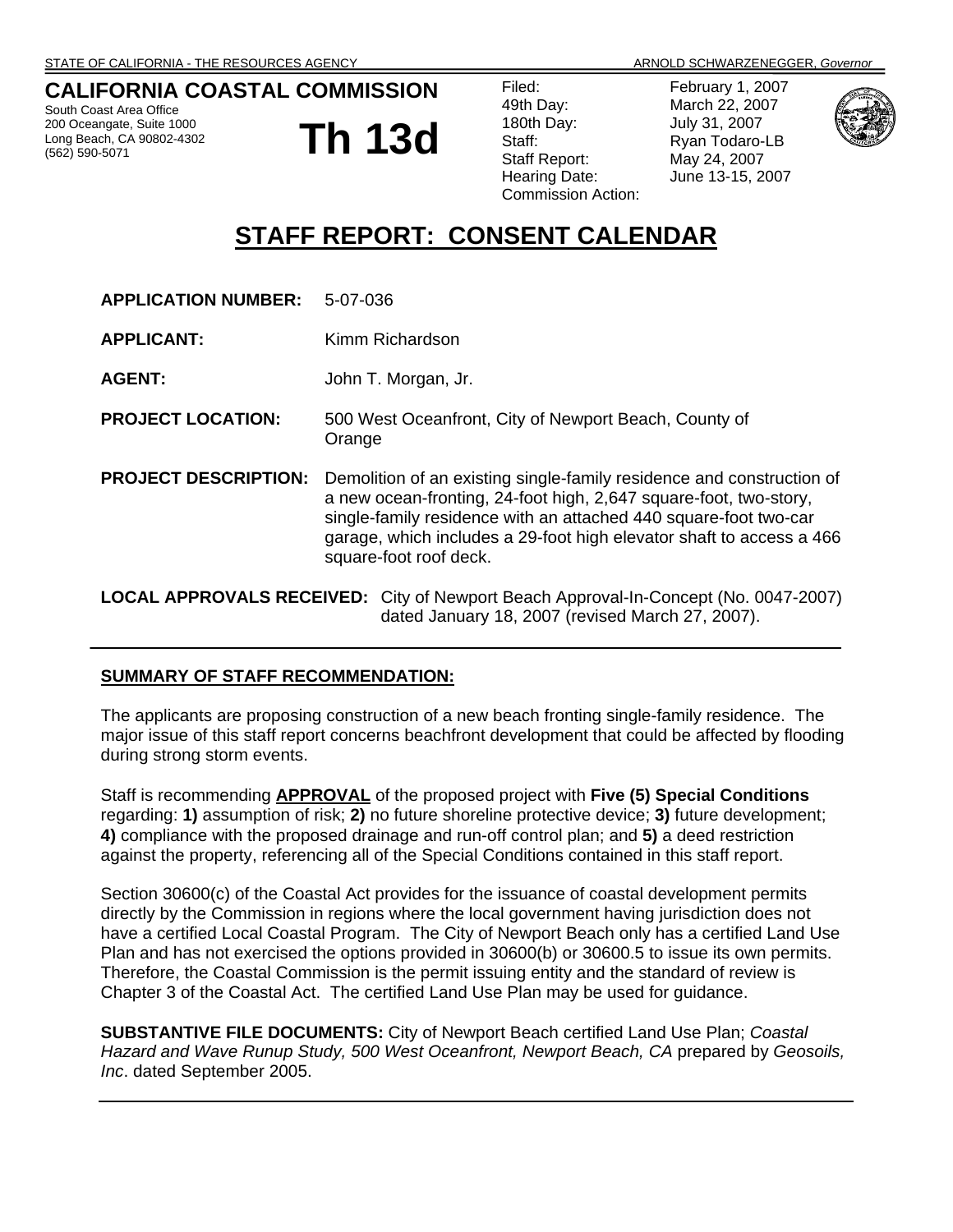#### 5-07-036 (Richardson) Staff Report–Consent Calendar Page 2 of 14

### **LIST OF EXHIBITS**

- 1. Location Map
- 2. Assessor's Parcel Map
- 3. Site Plan
- 4. Elevations

### **STAFF RECOMMENDATION:**

Staff recommends that the Commission **APPROVE** the permit application with special conditions.

### **MOTION:**

*I move that the Commission approve the coastal development permit applications included on the consent calendar in accordance with the staff recommendations.*

Staff recommends a **YES** vote. Passage of this motion will result in approval of all the permits included on the consent calendar. The motion passes only by affirmative vote of a majority of the Commissioners present.

### **RESOLUTION:**

## **I. APPROVAL WITH CONDITIONS**

The Commission hereby **APPROVES** a coastal development permit for the proposed development and adopts the findings set forth below on grounds that the development as conditioned will be in conformity with the policies of Chapter 3 of the Coastal Act and will not prejudice the ability of the local government having jurisdiction over the area to prepare a Local Coastal Program conforming to the provisions of Chapter 3. Approval of the permit complies with the California Environmental Quality Act because either 1) feasible mitigation measures and/or alternatives have been incorporated to substantially lessen any significant adverse effects of the development on the environment, or 2) there are no further feasible mitigation measures or alternatives that would substantially lessen any significant adverse impacts of the development on the environment.

## **II. STANDARD CONDITIONS**

- 1. Notice of Receipt and Acknowledgment. The permit is not valid and development shall not commence until a copy of the permit, signed by the permittee or authorized agent, acknowledging receipt of the permit and acceptance of the terms and conditions, is returned to the Commission office.
- 2. Expiration. If development has not commenced, the permit will expire two years from the date this permit is reported to the Commission. Development shall be pursued in a diligent manner and completed in a reasonable period of time. Application for extension of the permit must be made prior to the expiration date.
- 3. Interpretation. Any questions of intent or interpretation of any condition will be resolved by the Executive Director or the Commission.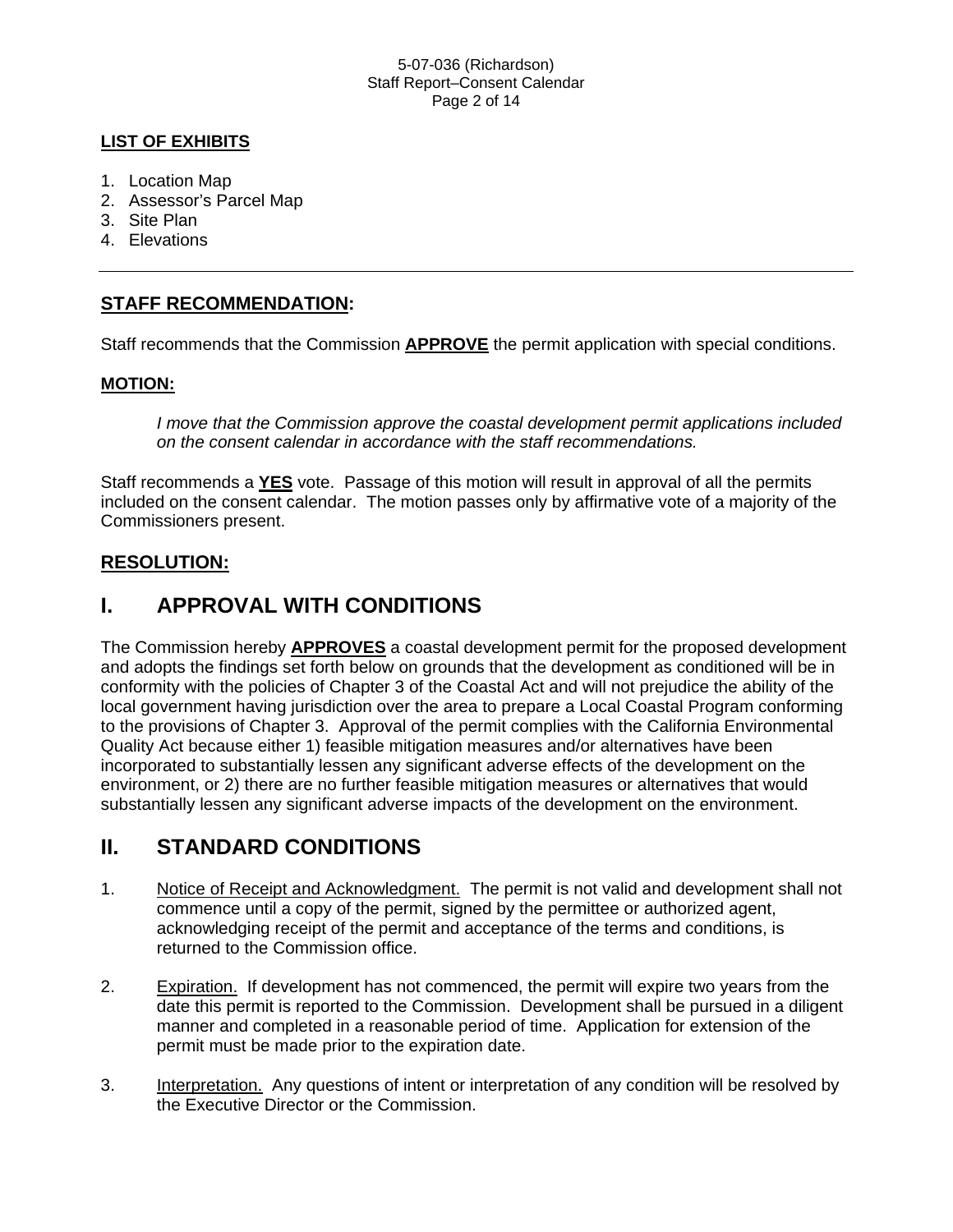#### 5-07-036 (Richardson) Staff Report–Consent Calendar Page 3 of 14

- 4. Assignment. The permit may be assigned to any qualified person, provided assignee files with the Commission an affidavit accepting all terms and conditions of the permit.
- 5. Terms and Conditions Run with the Land. These terms and conditions shall be perpetual, and it is the intention of the Commission and the permittee to bind all future owners and possessors of the subject property to the terms and conditions.

## **III. SPECIAL CONDITIONS**

### **1. Assumption of Risk, Waiver of Liability and Indemnity**

 By acceptance of this permit, the applicant acknowledges and agree (i) that the site may be subject to hazards from flooding and wave uprush; (ii) to assume the risks to the applicant and the property that is the subject of this permit of injury and damage from such hazards in connection with this permitted development; (iii) to unconditionally waive any claim of damage or liability against the Commission, its officers, agents, and employees for injury or damage from such hazards; and (iv) to indemnify and hold harmless the Commission, its officers, agents, and employees with respect to the Commission's approval of the project against any and all liability, claims, demands, damages, costs (including costs and fees incurred in defense of such claims), expenses, and amounts paid in settlement arising from any injury or damage due to such hazards.

### **2. No Future Shoreline Protective Device**

- A. By acceptance of this permit, the applicant agrees, on behalf of themselves and all other successors and assigns, that no shoreline protective device(s) shall ever be constructed to protect the development approved pursuant to Coastal Development Permit No. 5-07-036 including, but not limited to, the residence, garage, foundations, and patio, and any future improvements, in the event that the development is threatened with damage or destruction from waves, erosion, storm conditions or other natural hazards in the future. By acceptance of this permit, the applicant hereby waives, on behalf of themselves and all successors and assigns, any rights to construct such devices that may exist under Public Resources Code Section 30235.
- B. By acceptance of this permit, the applicant further agrees, on behalf of themselves and all successors and assigns, that the landowners shall remove the development authorized by this permit, including the residence, garage, foundations, and patio, if any government agency has ordered that the structure is not to be occupied due to any of the hazards identified above. In the event that portions of the development fall to the beach before they are removed, the landowners shall remove all recoverable debris associated with the development from the beach and ocean and lawfully dispose of the material in an approved disposal site. Such removal shall require a coastal development permit.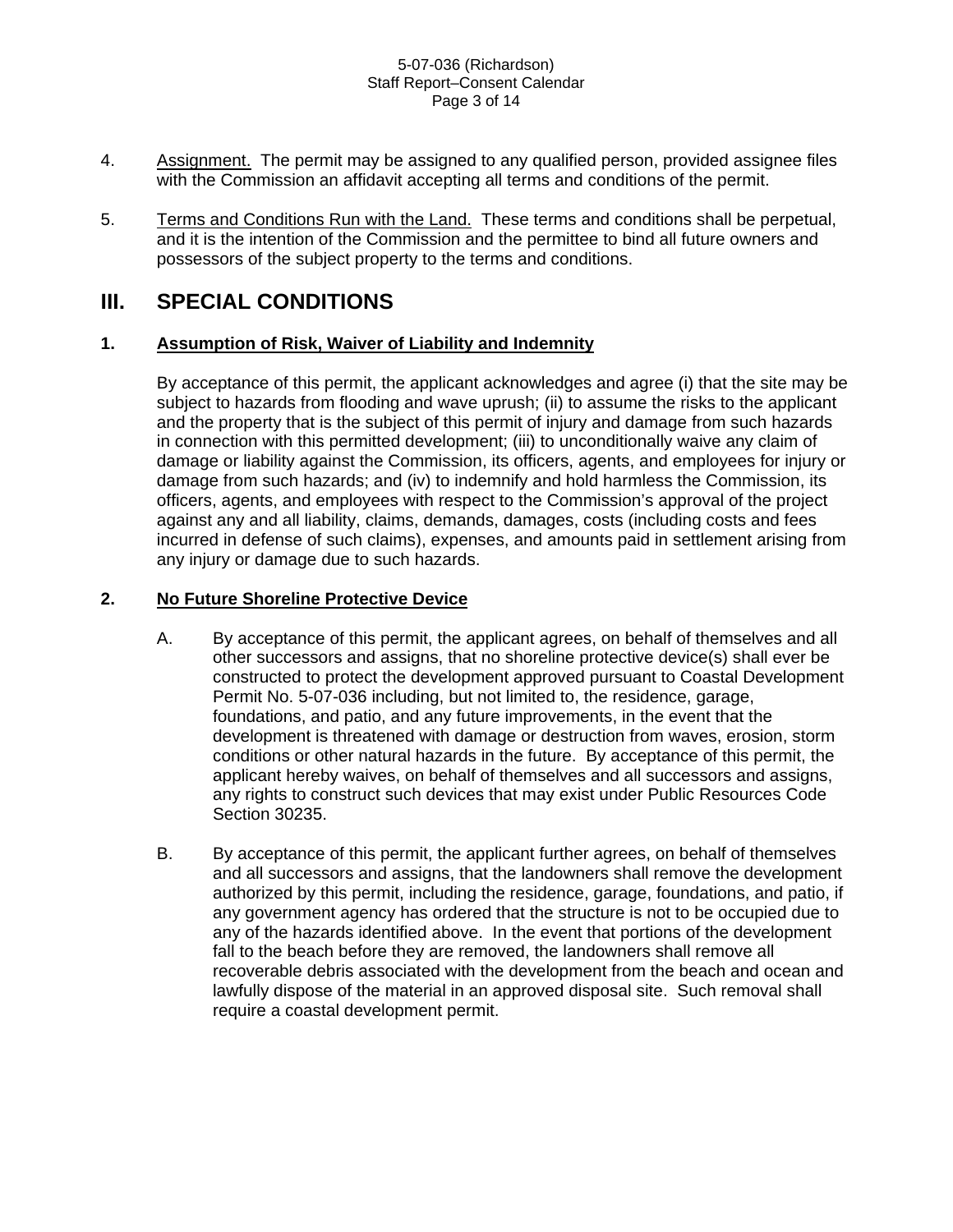#### 5-07-036 (Richardson) Staff Report–Consent Calendar Page 4 of 14

#### **3. Future Development**

 This permit is only for the development described in Coastal Development Permit No. 5-07-036. Pursuant to Title 14 California Code of Regulations Section 13250(b)(6), the exemptions otherwise provided in Public Resources Code Section 30610(a) shall not apply to the development governed by Coastal Development Permit No. 5-07-036. Accordingly, any future improvements to the single-family house authorized by this permit, including but not limited to repair and maintenance identified as requiring a permit in Public Resources Section 30610(d) and Title 14 California Code of Regulations Sections 13252(a)-(b), shall require an amendment to Permit No. 5-07-036 from the Commission or shall require an additional coastal development permit from the Commission or from the applicable certified local government.

#### **4. Drainage and Run-Off Control Plan**

 The applicant shall conform with the drainage and run-off control plan received on March 28, 2007, showing roof drainage and runoff from all impervious areas directed to on-site filtered drains. Vegetated landscaped areas shall only consist of native plants or nonnative drought tolerant plants, which are non-invasive. No plant species listed as problematic and/or invasive by the California Native Plant Society, the California Invasive Plant Council, or as may be identified from time to time by the State of California shall be employed or allowed to naturalize or persist on the site. No plant species listed as a 'noxious weed' by the State of California or the U.S. Federal Government shall be utilized within the property. Any proposed changes to the approved plan shall be reported to the Executive Director. No changes to the approved plan shall occur without a Commission amendment to this coastal development permit unless the Executive Director determines that no amendment is required.

#### **5. Deed Restriction**

 **PRIOR TO ISSUANCE OF THE COASTAL DEVELOPMENT PERMIT**, the applicant shall submit to the Executive Director for review and approval documentation demonstrating that the landowners have executed and recorded against the parcel(s) governed by this permit a deed restriction, in a form and content acceptable to the Executive Director: (1) indicating that, pursuant to this permit, the California Coastal Commission has authorized development on the subject property, subject to terms and conditions that restrict the use and enjoyment of that property; and (2) imposing the Special Conditions of this permit as covenants, conditions and restrictions on the use and enjoyment of the Property. The deed restriction shall include a legal description of the entire parcel or parcels governed by this permit. The deed restriction shall also indicate that, in the event of an extinguishment or termination of the deed restriction for any reason, the terms and conditions of this permit shall continue to restrict the use and enjoyment of the subject property so long as either this permit or the development it authorizes, or any part, modification, or amendment thereof, remains in existence on or with respect to the subject property.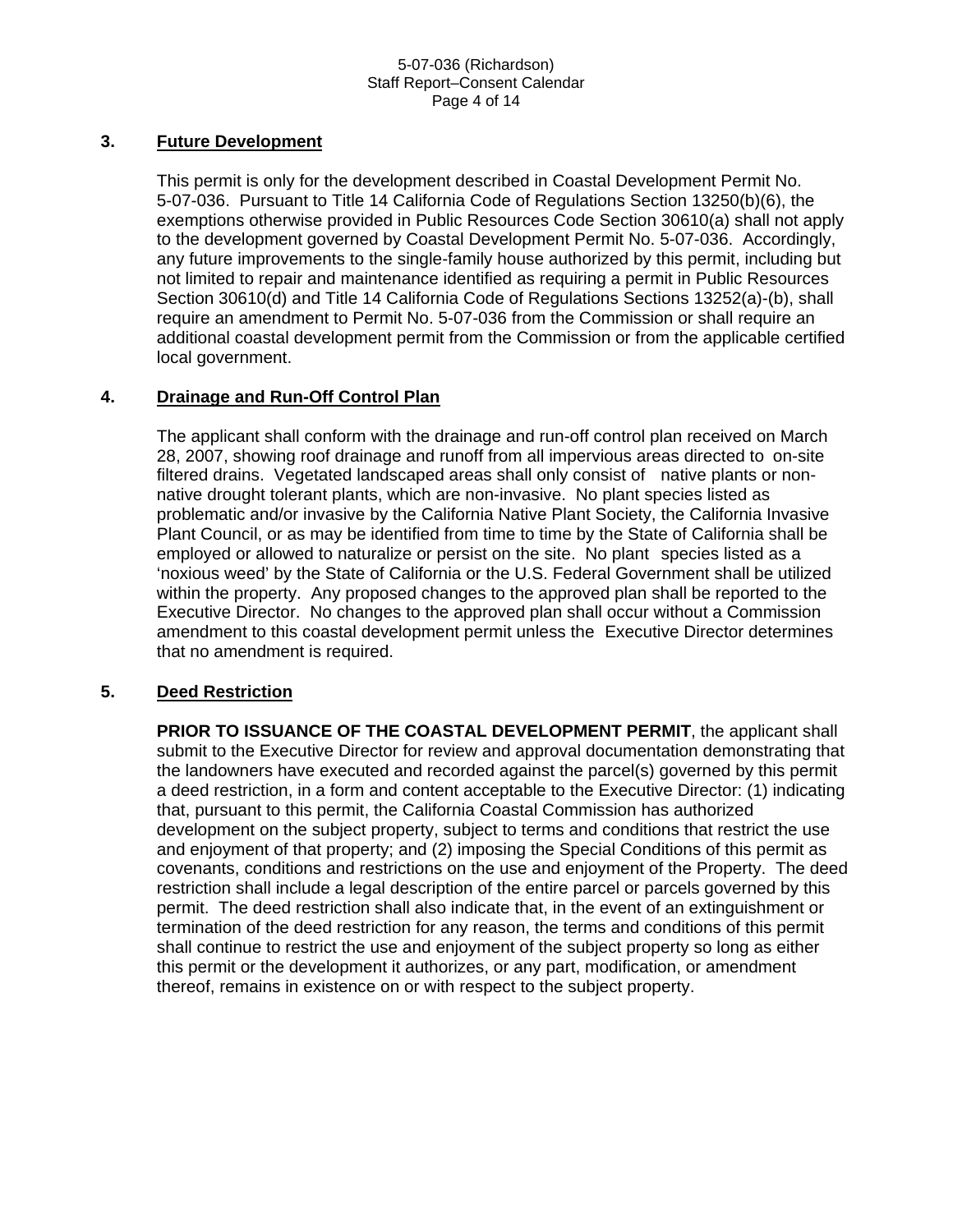## **IV. FINDINGS AND DECLARATIONS:**

The Commission hereby finds and declares:

### **A. PROJECT LOCATION AND DESCRIPTION**

The subject site is located at 500 West Oceanfront within the City of Newport Beach, Orange County (Exhibits #1-2). The lot size is 2,450 square feet and the City of Newport Beach Land Use Plan (LUP) designates use of the site for Medium Density Residential and the proposed project adheres to this designation. The project is located within an existing urban residential area, located generally west of the Balboa Pier.

The site is a beachfront lot located between the first public road and the sea. There is a wide sandy beach approximately 450-feet wide between the subject property and the Pacific Ocean. Due to its location, by the ocean, the project site may be potentially exposed to the hazard of wave uprush during a severe storm event. The applicant is proposing to demolish an existing singlefamily residence and construct a new ocean-fronting, 24-foot high, 2,647 square-foot, two-story, single-family residence with an attached 440 square-foot two-car garage. In addition, the project will include a 29-foot high elevator shaft to access a 466 square-foot roof deck (Exhibits #3 and #4).

The proposed project will not have an adverse effect on public access. The project site is located adjacent to the City's paved public lateral access way (boardwalk). The Commission has found through previous permit actions in this area that the City's setback in this area is acceptable for maintaining public access. The proposed project is consistent with the City's 5-foot required setback from the seaward property line. Vertical public access to this beach is available at the end of Island Avenue, which abuts the project site to the east (downcoast). Lateral public access is available along the boardwalk and wide sandy beach seaward of the subject site (Exhibits #1-2). There are no existing or proposed encroachments. The subject property abuts the street end at Island Avenue, which provides public parking for public access to the beach. The City's Coastal Land Use Plan contains Policy 2.9.3-10 that discourages curb cuts that would impact public parking. The applicant's are proposing driveway access to the property from the alley behind the house, and not from Island Avenue. Thus, existing parking along Island Avenue will not be impacted by the proposed project.

The applicants are proposing water quality improvements as part of the proposed project, including downspouts and on site drainage directed to on-site filtered drains. Any vegetated landscaped areas shall only consist of native plants or non-native drought tolerant plants, which are noninvasive. No plant species listed as problematic and/or invasive by the California Native Plant Society, the California Invasive Plant Council, or as may be identified from time to time by the State of California shall be employed or allowed to naturalize or persist on the site. No plant species listed as a 'noxious weed' by the State of California or the U.S. Federal Government shall be utilized within the property.

The placement of vegetation that is considered to be invasive which could supplant native vegetation should not be allowed. Invasive plants have the potential to overcome native plants and spread quickly. Invasive plants are generally those identified by the California Invasive Plant Council (http://www.cal-ipc.org/) and California Native Plant Society (www.CNPS.org) in their publications.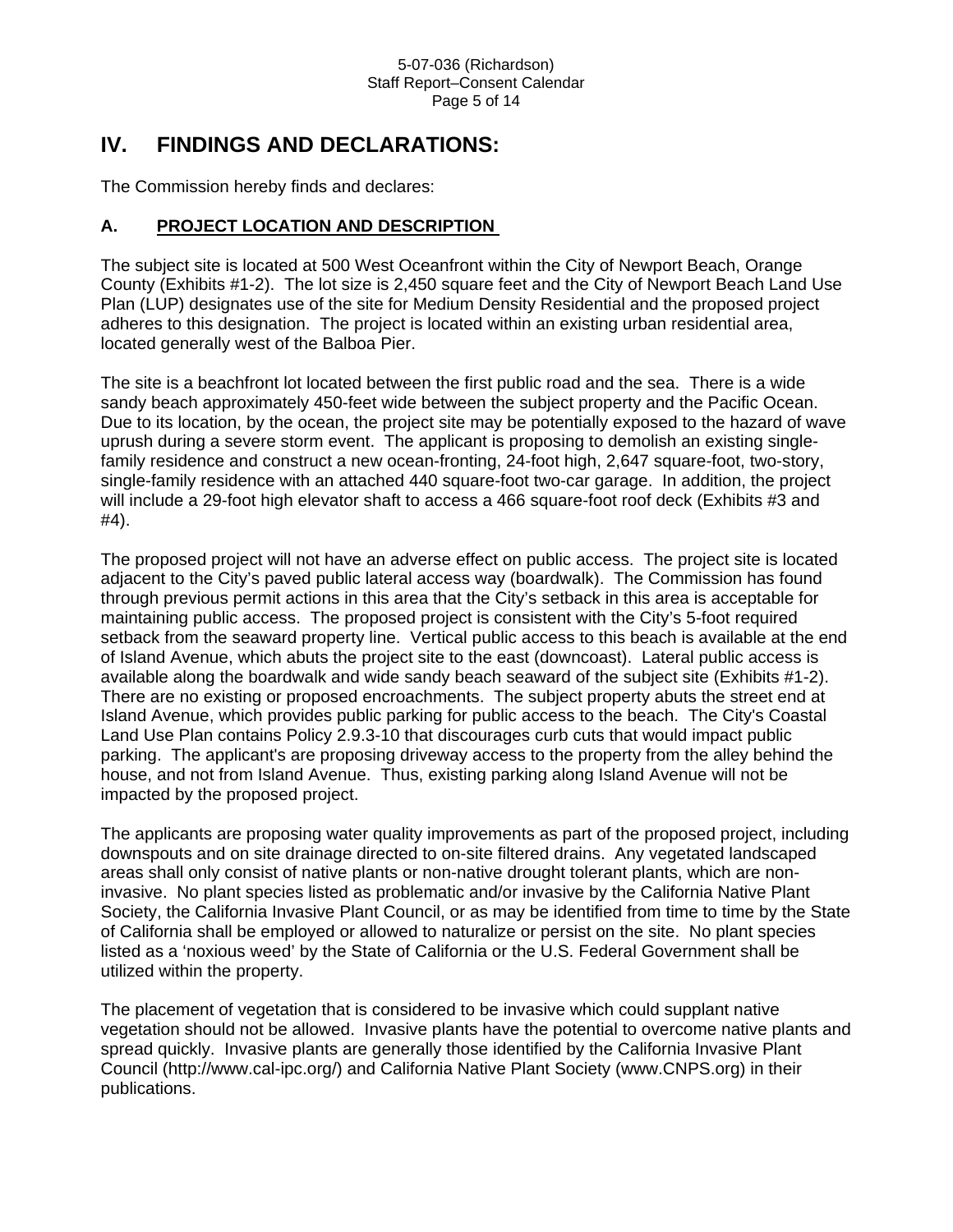#### 5-07-036 (Richardson) Staff Report–Consent Calendar Page 6 of 14

Furthermore, any plants in the landscaping plan should be drought tolerant to minimize the use of water. The term drought tolerant is equivalent to the terms 'low water use' and 'ultra low water use' as defined and used by "A Guide to Estimating Irrigation Water Needs of Landscape Plantings in California" prepared by University of California Cooperative Extension and the California Department of Water Resources dated August 2000 available at [http://www.owue.water.ca.gov/landscape/pubs/pubs.cfm.](http://www.owue.water.ca.gov/landscape/pubs/pubs.cfm)

### **B. HAZARDS**

Development adjacent to the ocean is inherently hazardous. Development which may require a protective device in the future cannot be allowed due to the adverse impacts such devices have upon, among other things, public access, visual resources and shoreline processes. To minimize the project's impact on shoreline processes, and to minimize risks to life and property, the development has been conditioned to: require an appropriate set-back from the water; require a drainage and runoff control plan to direct, treat, and minimize the flow of water offsite; prohibit construction of protective devices (such as a seawall) in the future; and to require that the landowner and any successor-in-interest assume the risk of undertaking the development. As conditioned, the Commission finds that the development conforms to the requirements of Sections 30235 and 30253 of the Coastal Act regarding the siting of development in hazardous locations.

### **C. DEVELOPMENT**

The development is located within an existing developed area and is compatible with the character and scale of the surrounding area. However, the proposed project raises concerns that future development of the project site potentially may result in a development which is not consistent with the Chapter 3 policies of the Coastal Act. To assure that future development is consistent with the Chapter 3 policies of the Coastal Act, the Commission finds that a future improvements special condition be imposed. As conditioned the development conforms with the Chapter 3 policies of the Coastal Act.

## **D. PUBLIC ACCESS**

The proposed development will not affect the public's ability to gain access to, and/or to use the coast and nearby recreational facilities. Therefore, as proposed the development, as conditioned, conforms with Sections 30210 through 30214, Sections 30220 through 30224, and 30252 of the Coastal Act.

### **E. WATER QUALITY**

The proposed development has a potential for a discharge of polluted runoff from the project site into coastal waters. The development, as proposed and as conditioned, incorporates design features to minimize the effect of construction and post-construction activities on the marine environment. These design features include, but are not limited to, the appropriate management of equipment and construction materials, reducing runoff through the use of permeable surfaces, the use of non-invasive drought tolerant vegetation to reduce and treat the runoff discharged from the site, and for the use of post-construction best management practices to minimize the project's adverse impact on coastal waters. Therefore, the Commission finds that the proposed development, as conditioned, conforms with Sections 30230 and 30231 of the Coastal Act regarding the protection of water quality to promote the biological productivity of coastal waters and to protect human health.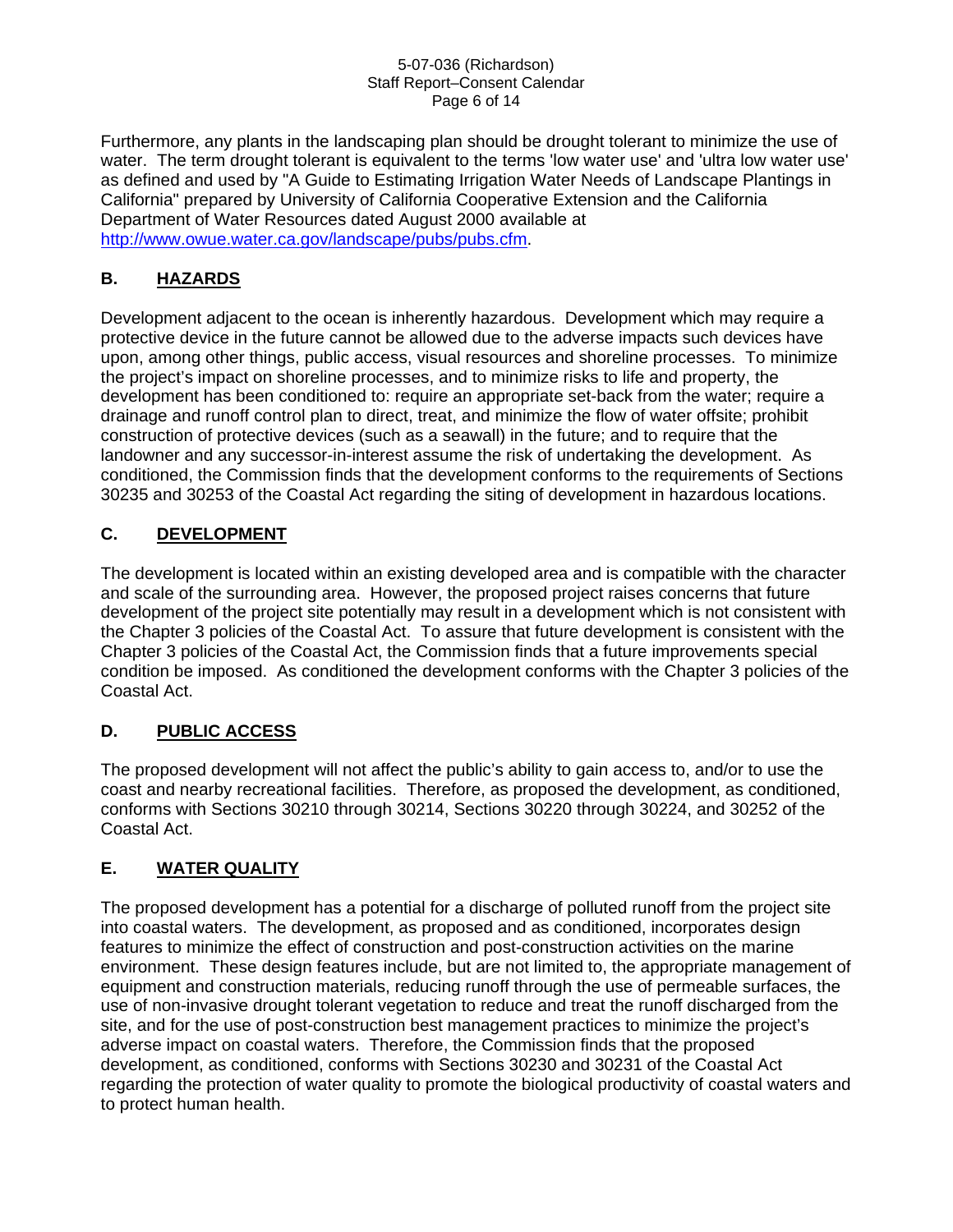#### 5-07-036 (Richardson) Staff Report–Consent Calendar Page 7 of 14

### **F. DEED RESTRICTION**

To ensure that any prospective future owners of the property are made aware of the applicability of the conditions of this permit, the Commission imposes one additional condition requiring that the property owner record a deed restriction against the property, referencing all of the above Special Conditions of this permit and imposing them as covenants, conditions and restrictions on the use and enjoyment of the Property. Thus, as conditioned, any prospective future owner will receive actual notice of the restrictions and/or obligations imposed on the use and enjoyment of the land including the risks of the development and/or hazards to which the site is subject, and the Commission's immunity from liability.

### **G. LOCAL COASTAL PROGRAM**

Coastal Act section 30604(a) states that, prior to certification of a local coastal program ("LCP"), a coastal development permit can only be issued upon a finding that the proposed development is in conformity with Chapter 3 of the Act and that the permitted development will not prejudice the ability of the local government to prepare an LCP that is in conformity with Chapter 3. The Land Use Plan for the City of Newport Beach was effectively certified on May 19, 1982. The certified LUP was updated on January 9, 1990. As conditioned, the proposed development is consistent with Chapter 3 of the Coastal Act and with the certified Land Use Plan for the area. Approval of the project, as conditioned, will not prejudice the ability of the local government to prepare an LCP that is in conformity with the provisions of Chapter 3 of the Coastal Act.

### **H. CALIFORNIA ENVIRONMENTAL QUALITY ACT**

As conditioned, there are no feasible alternatives or additional feasible mitigation measures available that would substantially lessen any significant adverse effect that the activity may have on the environment. Therefore, the Commission finds that the proposed project, as conditioned to mitigate the identified impacts, is the least environmentally damaging feasible alternative and can be found consistent with the requirements of the Coastal Act to conform to CEQA.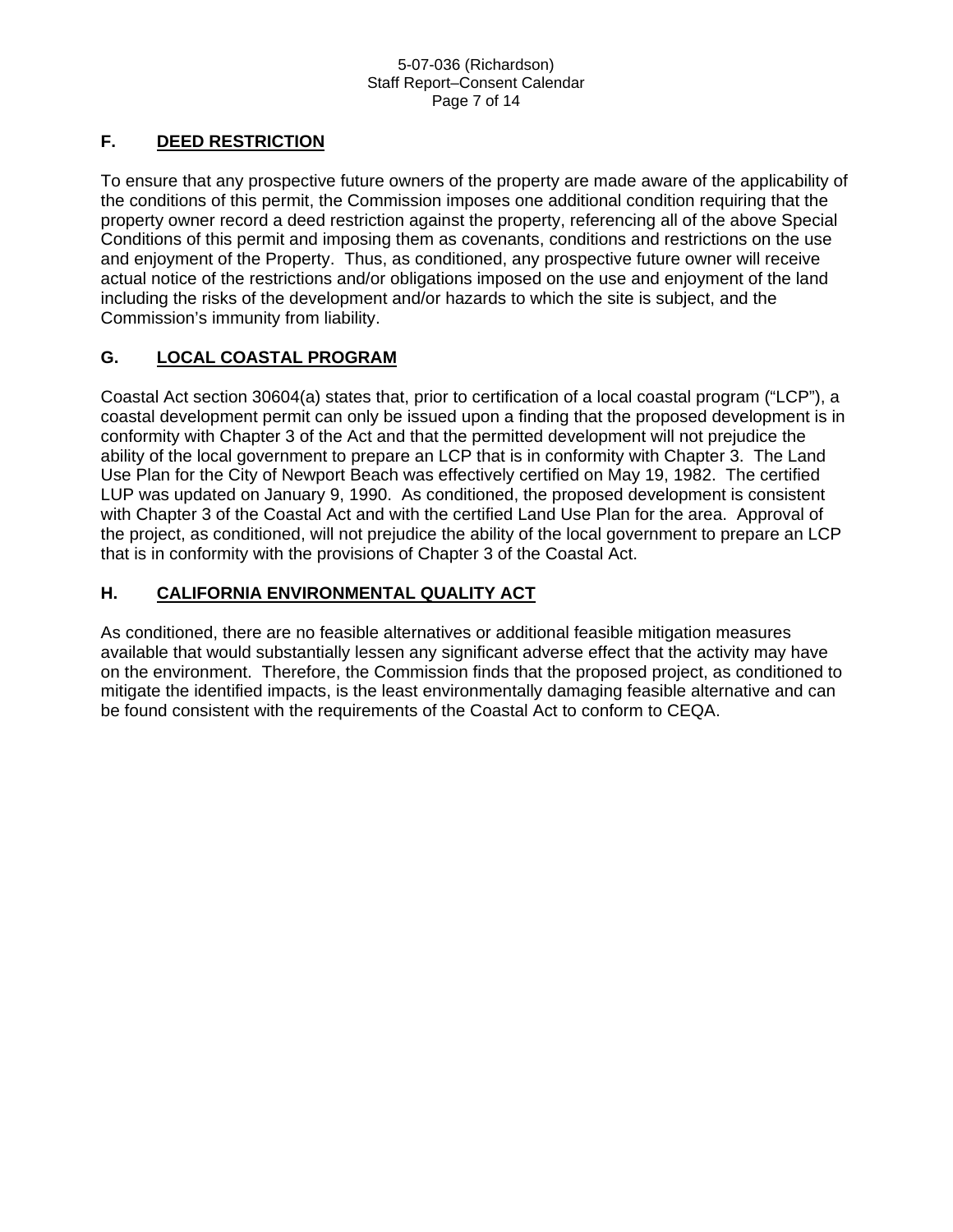#### 5-07-036 (Richardson) Staff Report–Consent Calendar Page 8 of 14

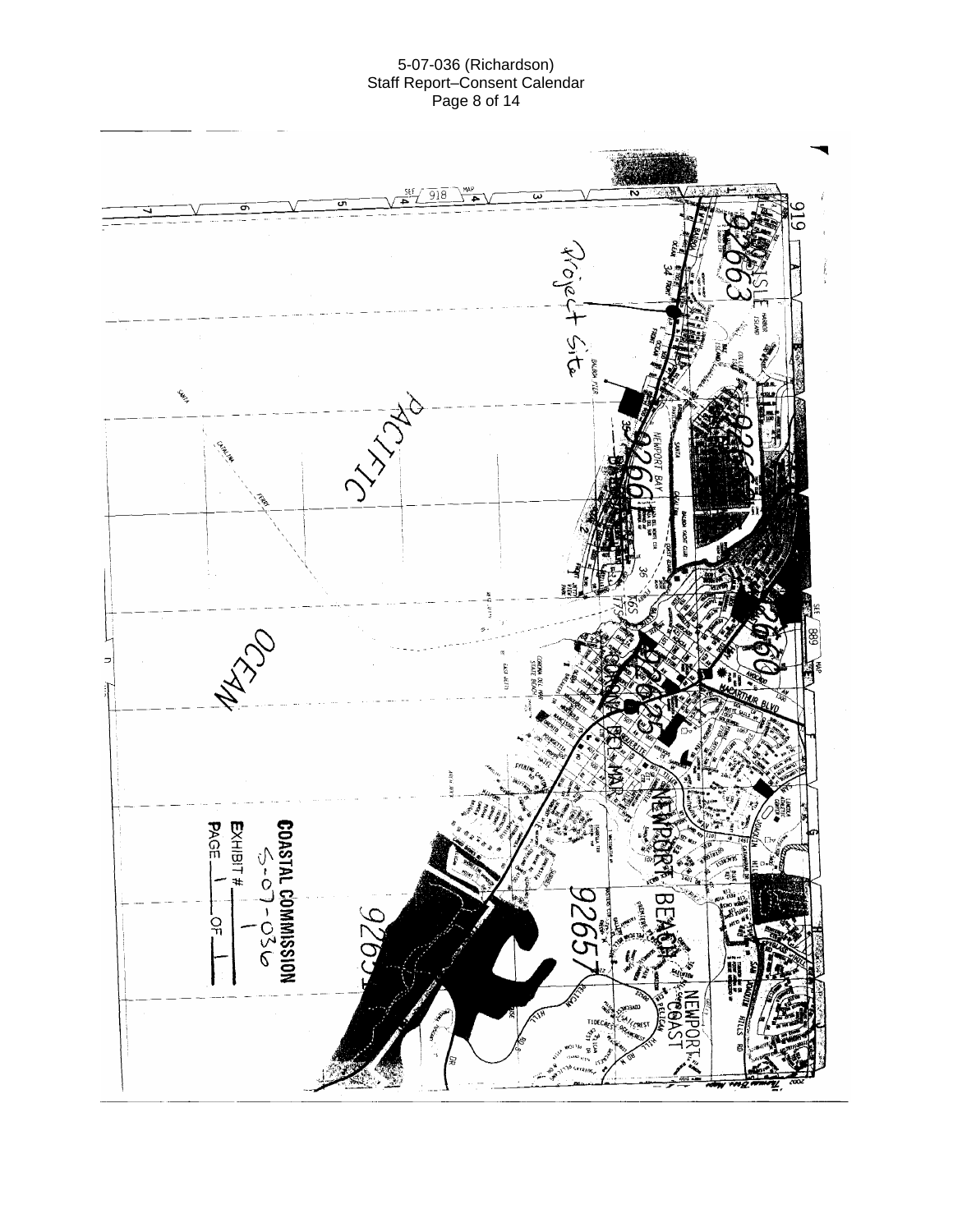#### 5-07-036 (Richardson) Staff Report–Consent Calendar Page 9 of 14

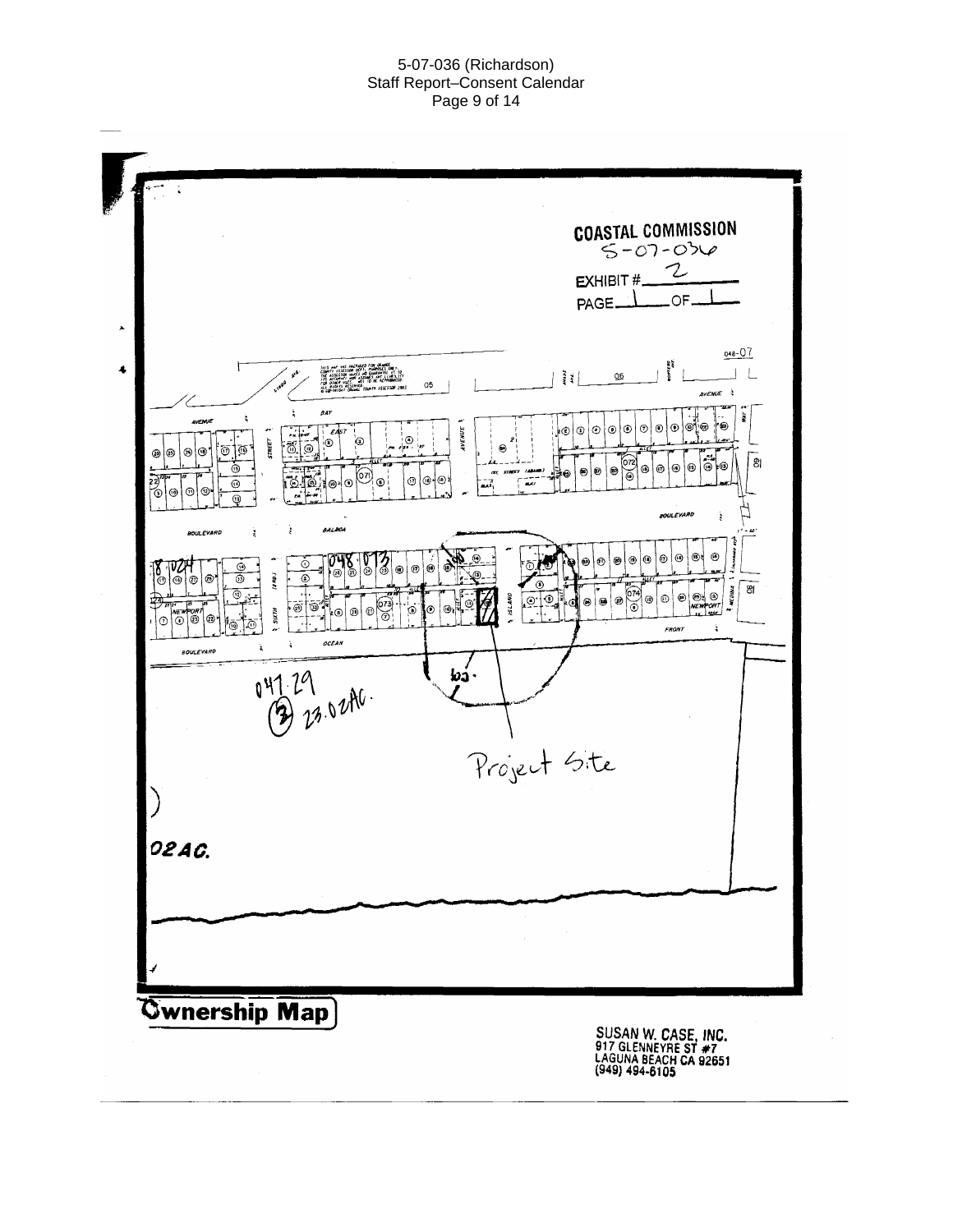#### 5-07-036 (Richardson) Staff Report–Consent Calendar Page 10 of 14

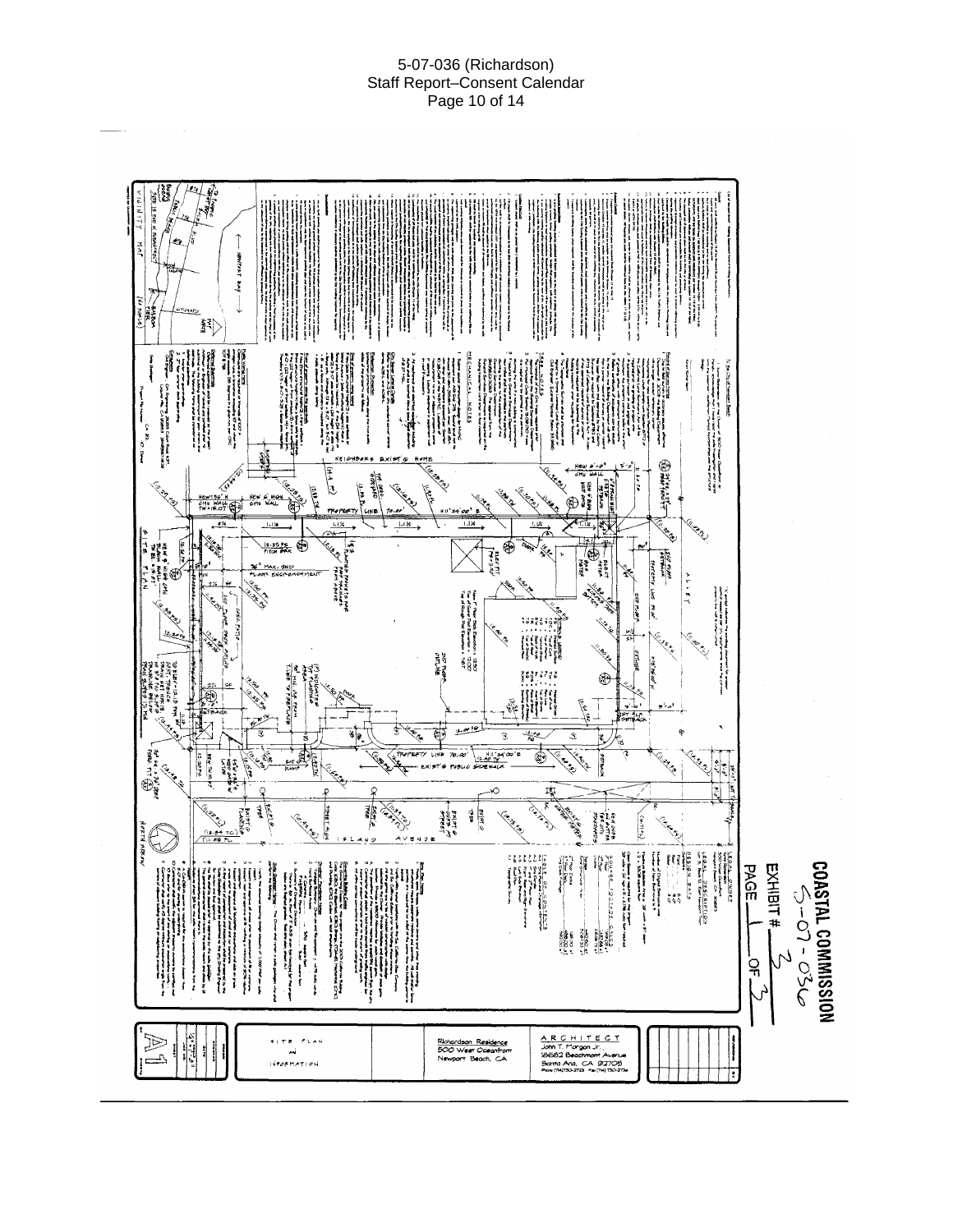#### 5-07-036 (Richardson) Staff Report–Consent Calendar Page 11 of 14

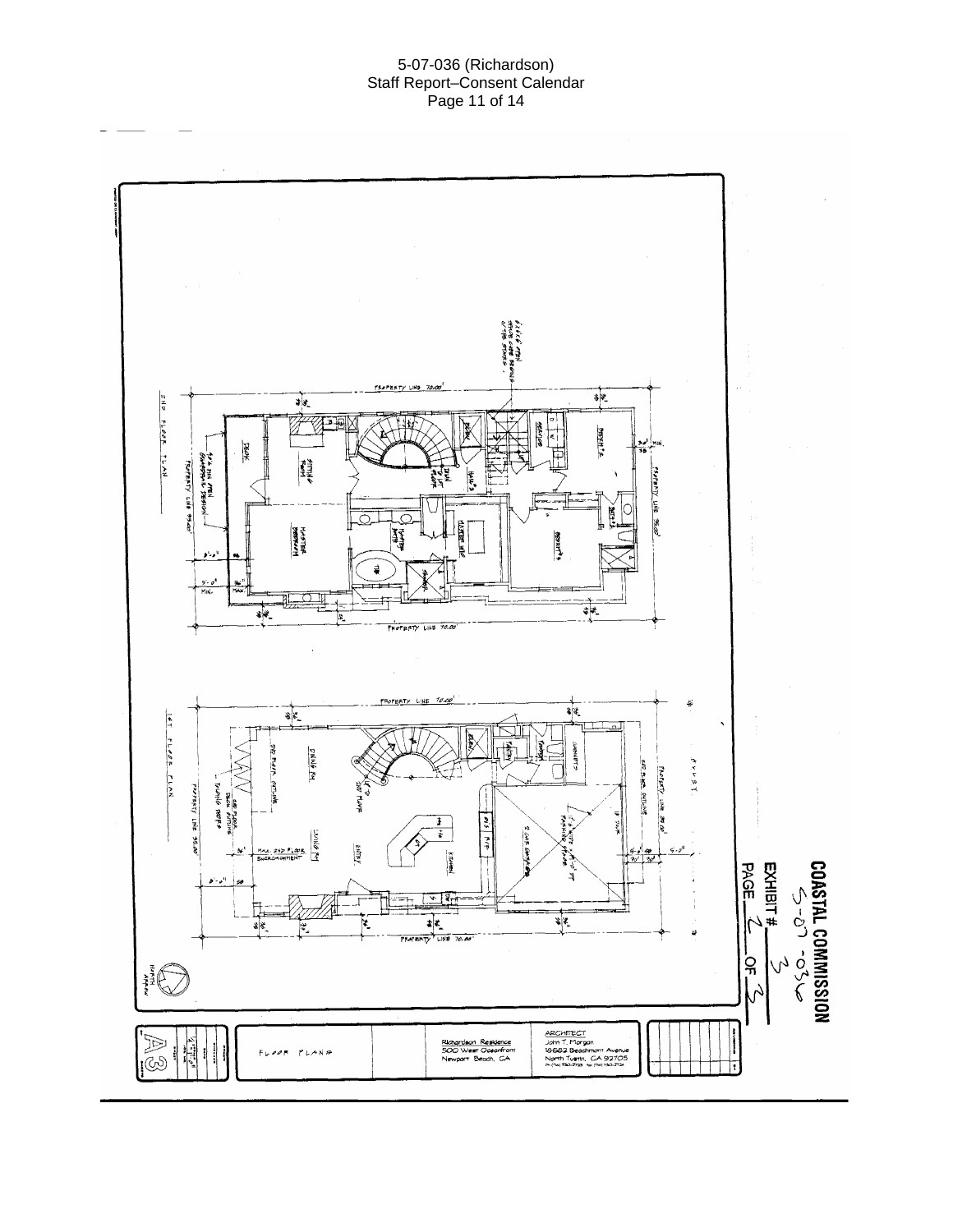#### 5-07-036 (Richardson) Staff Report–Consent Calendar Page 12 of 14

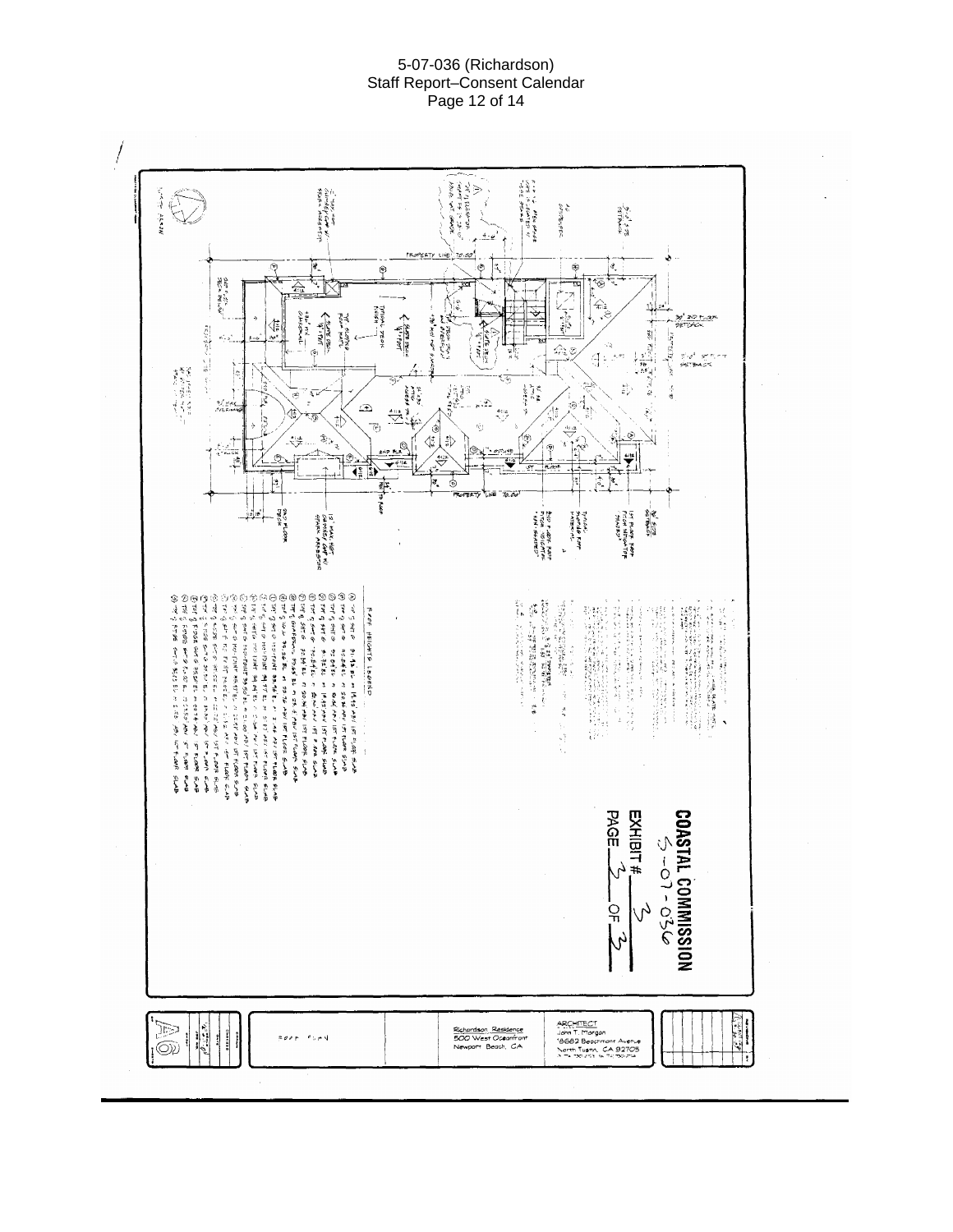#### 5-07-036 (Richardson) Staff Report–Consent Calendar Page 13 of 14